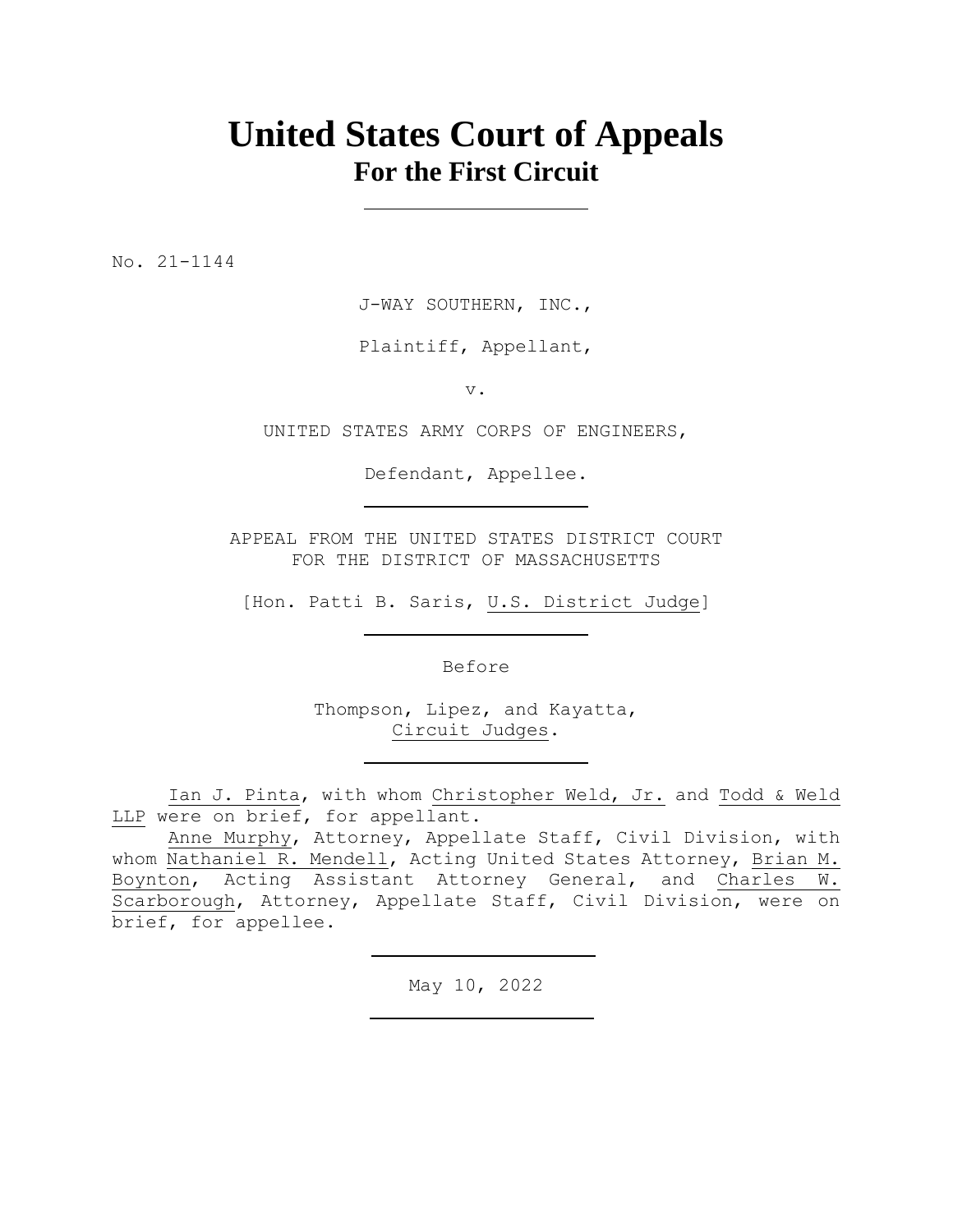# **THOMPSON**, **Circuit Judge**. Today, we write primarily for the parties named in this case's caption, and we therefore assume their familiarity with the facts and travel, as well as the issues raised and arguments presented. This allows us to get straight to it, offering the basics and some supplemental information as needed along the way.

This matter arises out of a terminated June 2015 contract for dredging waterways in Menemsha Harbor, Martha's Vineyard - i.e., moving "sandy material from the channels and anchorage of . . . Menemsha Creek" to Lobsterville Beach via a temporary hydraulic pipeline. J-Way Southern ("J-Way") got this gig after it was the lowest bidder on a United States Army Corps of Engineers ("USACE") solicitation for the dredging work. But J-Way's performance, in USACE's view, was deficient: J-Way did not complete the work within the timeframe set forth in the contract. There was some procedural scuffling regarding J-Way's default on the contract, and, ultimately, USACE terminated the contract.<sup>1</sup> J-

<sup>&</sup>lt;sup>1</sup> A first termination for default was rescinded by USACE after J-Way argued in an administrative claim under the Contract Disputes Act ("CDA") that its delay was excusable, and that was followed by an agreement between J-Way and USACE to proceed. But J-Way again experienced delays and USACE determined the failure to perform was not excusable, and it therefore issued a second termination notice for default. USACE made a demand upon J-Way's performance bond to get the work done, and, thereafter, USACE and J-Way's surety executed a Takeover Agreement that led to a new contractor being procured by the surety. For its part, J-Way eventually (two-plus years after the default termination) submitted another administrative claim under the CDA, arguing the second default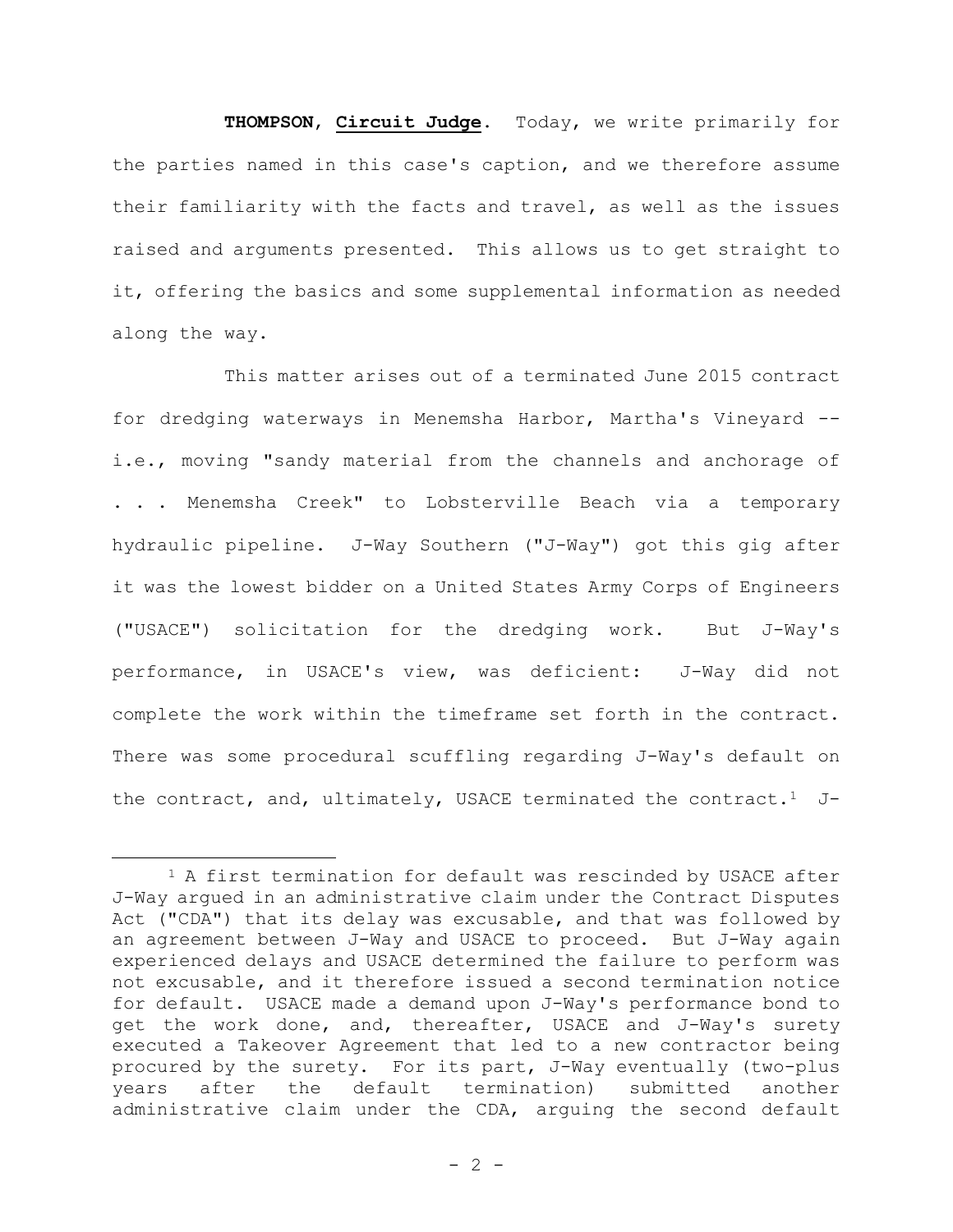Way filed suit, alleging improper termination and breach of the contract by USACE. In response, USACE moved to dismiss for failure to state a claim. The district court granted USACE's dismissal motion, ruling (as is relevant to our decision today) that J-Way's claims were time-barred. J-Way S., Inc. v. United States, 516 F. Supp. 3d 84, 94 (D. Mass. 2021). J-Way appeals.

After careful de novo review (see, e.g., N.R. by & through S.R. v. Raytheon Co., 24 F.4th 740, 746 (1st Cir. 2022)) of the record, the parties' appellate submissions, and the applicable law, we spy no basis to disturb the district court's decision, which is comprehensive and well-reasoned. And "when lower courts have supportably found the facts, applied the appropriate legal standards, articulated their reasoning clearly, and reached a correct result, a reviewing court ought not to write at length merely to hear its own words resonate." deBenedictis v. Brady-Zell (In re Brady-Zell), 756 F.3d 69, 71 (1st Cir. 2014); see also Vargas-Ruiz v. Golden Arch Dev., Inc., 368 F.3d 1, 2 (1st Cir. 2004) ("[W]hen a trial court accurately sizes up a case, applies the law faultlessly to the discerned facts, decides the matter, and articulates a convincing rationale for the decision, there is no need for a reviewing court to wax longiloquent.").

termination was unlawful. No action was taken by USACE on that claim because it understood the claim to be time-barred. That second default termination is the impetus for the instant litigation.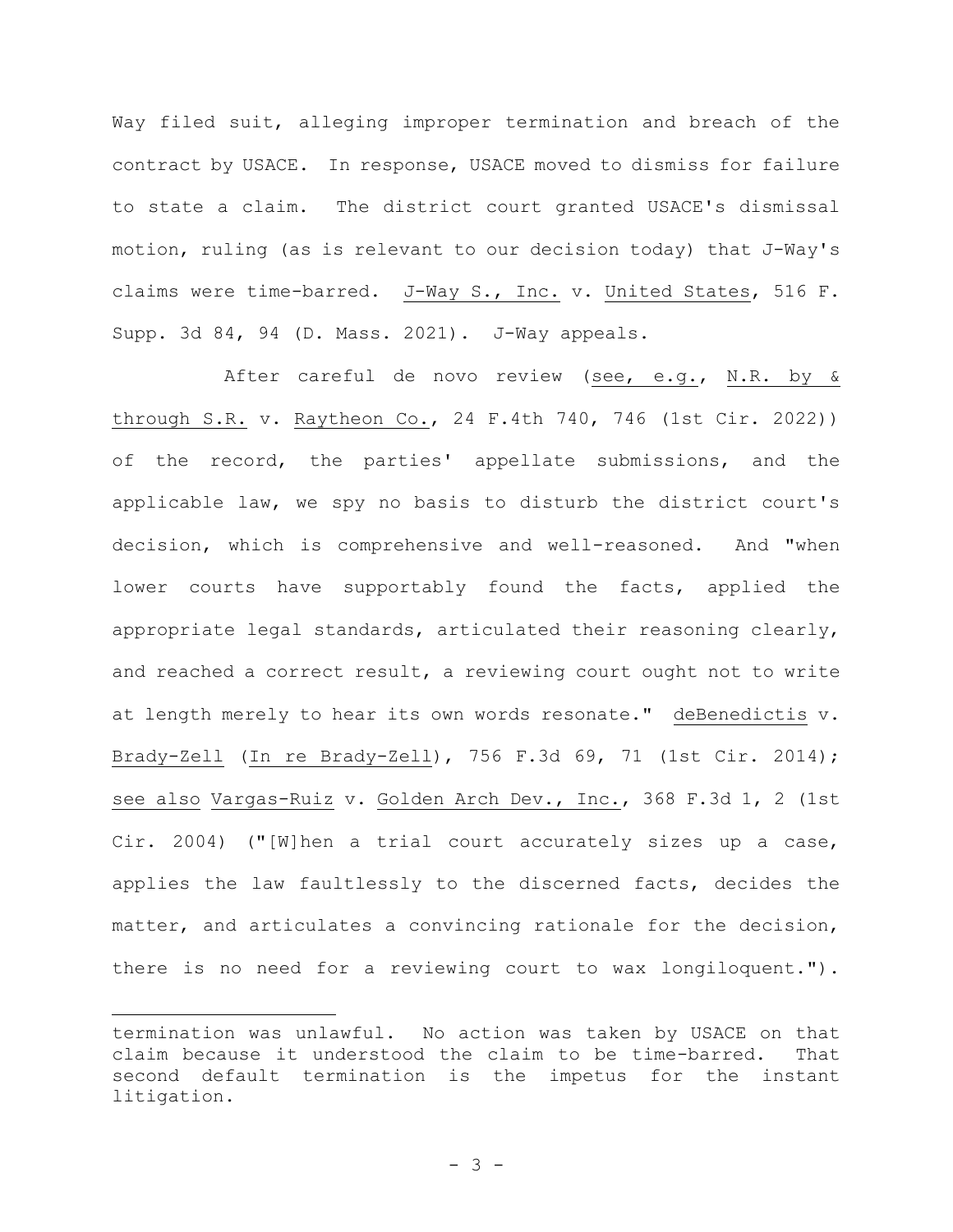This case fits that mold. We thus affirm substantially on the basis of Judge Saris' thorough decision.

Before we reach our brief discussion of the arguments advanced on this appeal, though, we must pause to have a look at a jurisdictional issue that was much debated below. That debate hasn't been revisited before us on appeal, but "[t]his Court has an independent duty to assess the existence of subject matter jurisdiction." Almeida-León v. WM Cap. Mgmt., Inc., 993 F.3d 1, 11 n.13 (1st Cir. 2021) (citing Espinal-Domínguez v. Puerto Rico, 352 F.3d 490, 495 (1st Cir. 2003)).

#### **Jurisdiction**

When J-Way filed its complaint in district court, it asserted admiralty jurisdiction because the parties' dispute arose out of a maritime contract under the CDA, 41 U.S.C. § 7102(d). Disagreeing with that jurisdictional premise, the government moved to dismiss or transfer for lack of subject matter jurisdiction, arguing, inter alia, that "[t]he contract is a standard Army Corps construction contract, . . . and disputes arising from such contracts have been resolved at specialty government contract appeal boards or in the U.S. Court of Federal Claims for over 150 years." According to the government, its contract with J-Way was "not a maritime contract in whole or in part" -- the contract contemplated "digging earth, not [water] navigation," and thus was "a standard federal construction contract." Indeed, the

 $- 4 -$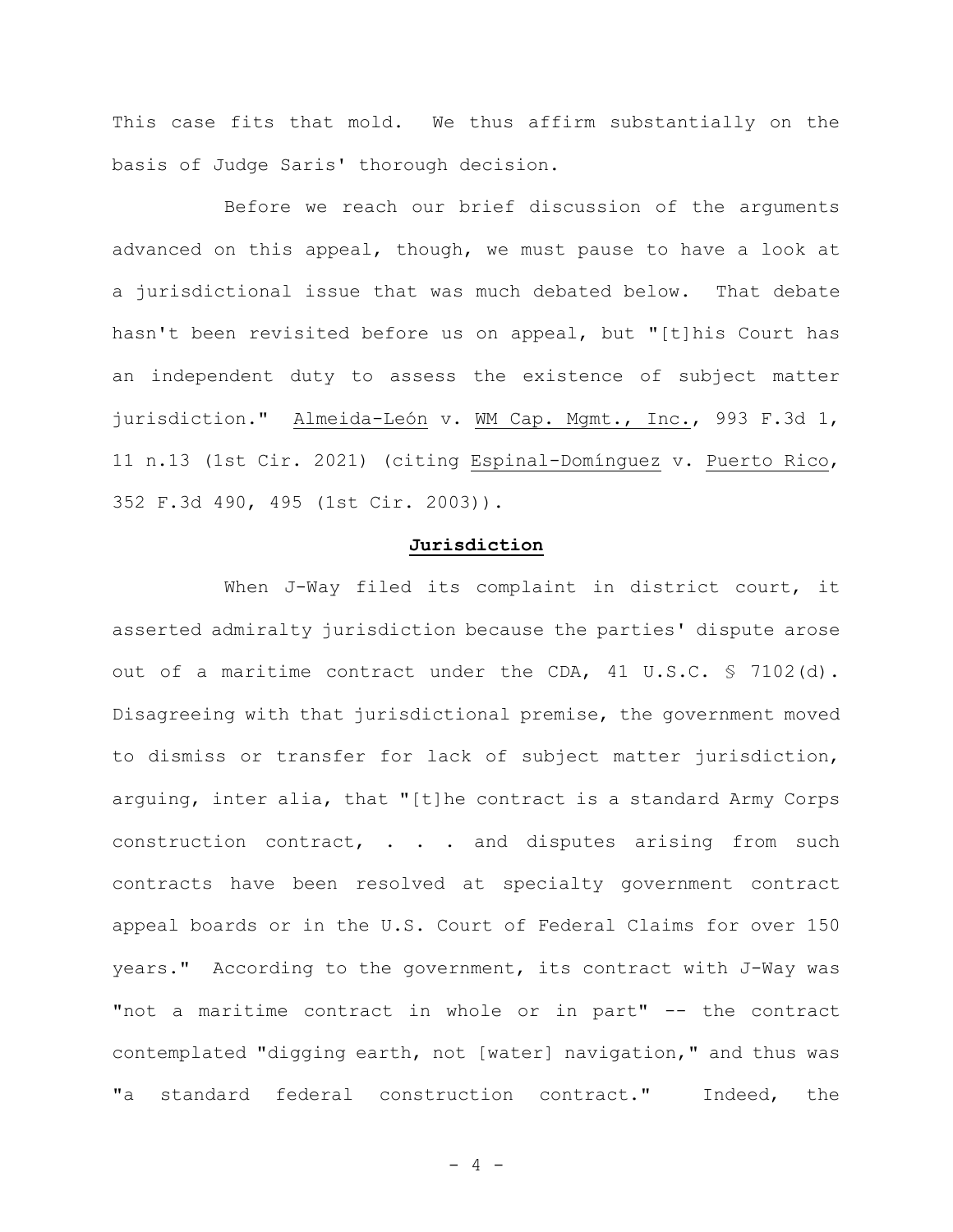government, citing a history of dredging-contract-dispute cases being heard in the Court of Federal Claims, insisted that court, as well as agency boards, have always exercised jurisdiction over matters such as this. J-Way retorted that the dispute did not arise from a construction contract at all; rather, the dispute clearly had its genesis in a maritime contract, with the contract's principal purpose being the traditionally maritime activity of dredging to make a waterway more navigable to promote commerce. Accordingly, J-Way argued, the federal district court in which it had filed its case actually enjoyed exclusive jurisdiction pursuant to 28 U.S.C. § 1333(1) (providing that "[t]he district courts shall have original jurisdiction, exclusive of the courts of the States, of . . . [a]ny civil case of admiralty or maritime jurisdiction") and the CDA, 41 U.S.C. § 7102(d) (excepting appeals "arising out of maritime contracts" from the jurisdiction of the Court of Federal Claims or the agency boards of contract appeals).

After hearing argument on the issue, the district court denied the motion to dismiss for lack of subject matter jurisdiction, holding that it had admiralty jurisdiction over the dredging contract dispute. J-Way S., Inc. v. United States, 460 F. Supp. 3d 65, 70 (D. Mass. 2020). That decision wasn't appealed.<sup>2</sup>

<sup>&</sup>lt;sup>2</sup> We note that an appeal of that decision wouldn't have landed on our desks; it would've gone to the Federal Circuit pursuant to 28 U.S.C. § 1292(d)(4)(B).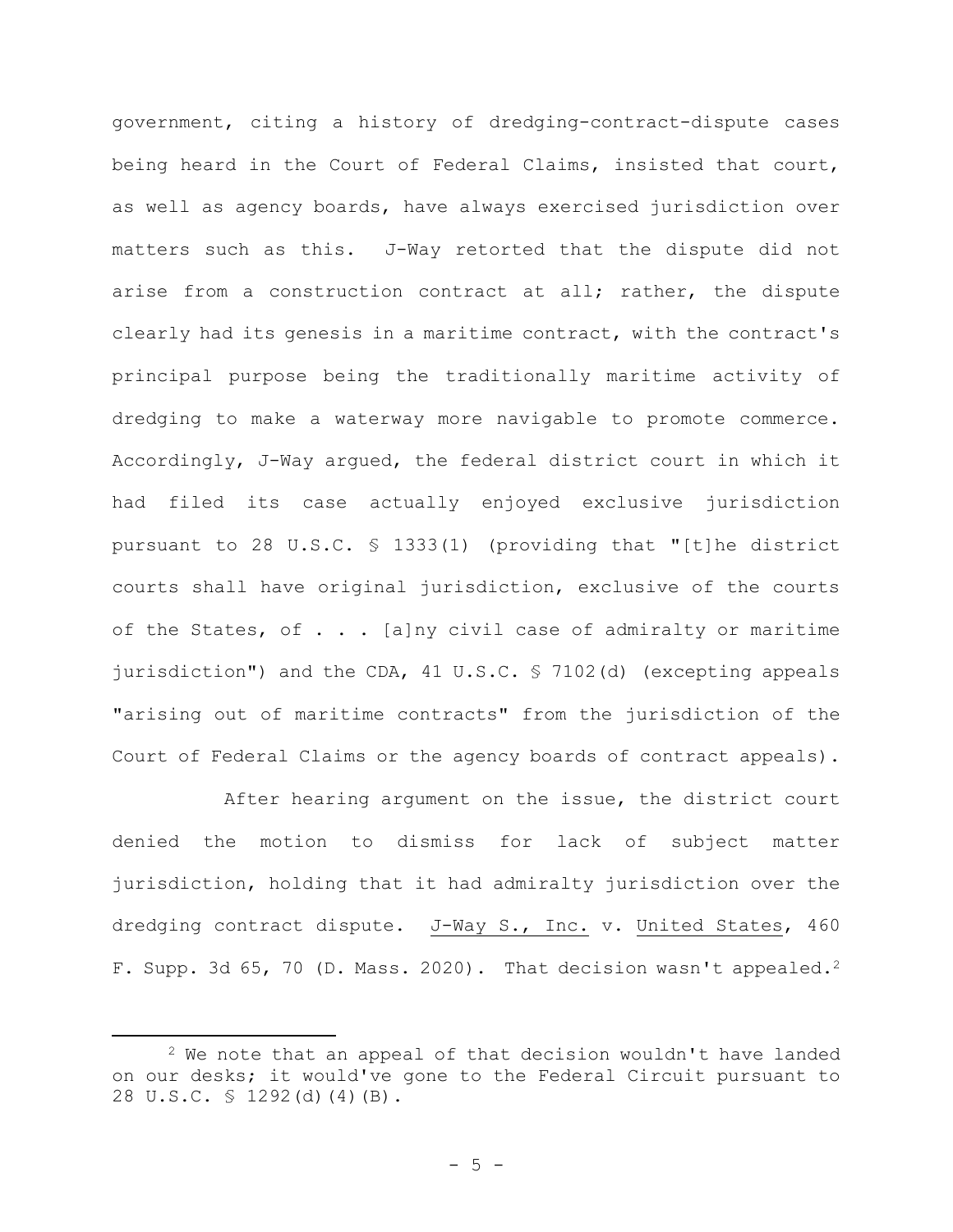Before us, the government now agrees that "[t]he district court had jurisdiction over this Contract Disputes Act action under 28 U.S.C. § 1333(1), and 41 U.S.C. §§ 7102(d) and 7104(b)." But we are dutybound to probe subject matter jurisdiction nonetheless. We, like the district court, find subject matter jurisdiction exists, and we agree with the district court's reasoning that led to this conclusion. By way of explanation, we borrow extensively from the district court's sound analysis (again, see In re Brady-Zell, 756 F.3d at 71) and pepper that solid reasoning with a few of our own observations.

Generally, the United States Court of Federal Claims has exclusive jurisdiction over contract claims against the U.S. in excess of \$10,000, see 28 U.S.C. §§ 1346(a)(2), 1491(a)(1), but the CDA vests admiralty jurisdiction in the federal district courts for lawsuits against the U.S. that "aris[e] out of maritime contracts," 41 U.S.C. § 7102(d).<sup>3</sup> See also 28 U.S.C. § 1333 (providing exclusive federal district court jurisdiction for "[a]ny civil case of admiralty or maritime jurisdiction"); 46

<sup>3</sup> 41 U.S.C. § 7102(d) provides:

Maritime contracts. – Appeals under section 7107(a) of this title and actions brought under sections 7104(b) and 7107(b) to (f) of this title, arising out of maritime contracts, are governed by [the Suits in Admiralty Act] or [the Public Vessels Act], as applicable, to the extent that those [Acts] are not inconsistent with this chapter.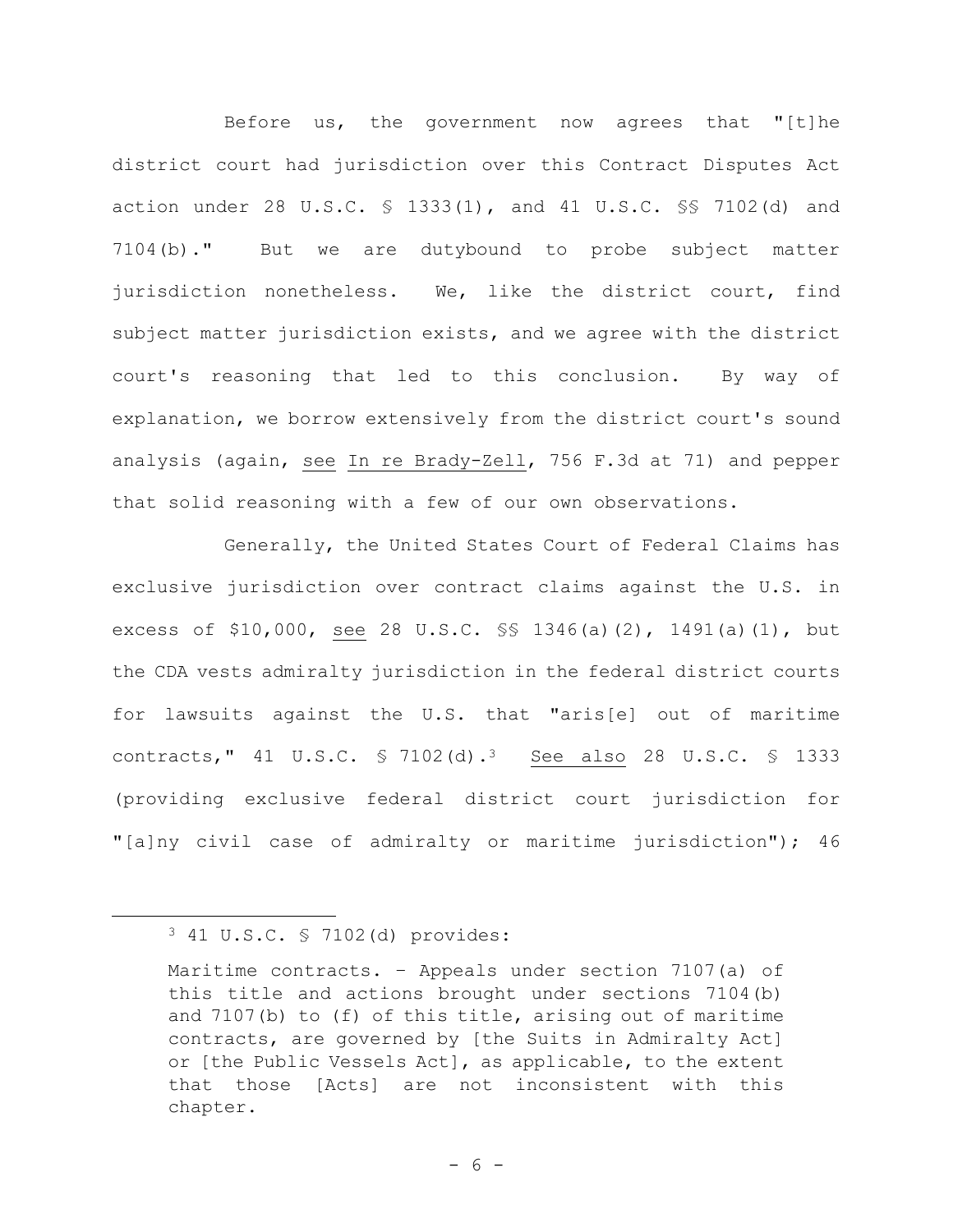U.S.C. § 30906 (instructing that civil actions in admiralty against the U.S. must be brought in federal district court); El–Shifa Pharm. Indus. Co. v. United States, 378 F.3d 1346, 1353 (Fed. Cir. 2004) (noting that 28 U.S.C. § 1333 "grant[s] exclusive and original jurisdiction to federal district courts over civil cases in admiralty and maritime jurisdiction"); Thrustmaster of Tex., Inc. v. United States, 59 Fed. Cl. 672, 673-74 (2004) (observing that exclusive jurisdiction to hear CDA claims regarding maritime contracts lies with the federal district courts).

Whether a contract is a maritime contract is a difficult question given the conceptual (rather than spatial) boundaries of admiralty jurisdiction, Norfolk S. Ry. Co. v. Kirby, 543 U.S. 14, 23 (2004), and "the answer 'depends upon . . . the nature and character of the contract,'"  $\underline{\text{id.}}$  at 24 (alteration in original) (quoting N. Pac. S.S. Co. v. Hall Bros. Marine Ry. & Shipbuilding Co., 249 U.S. 119, 125 (1919)). "[T]he true criterion" for making this determination is "whether [the contract in question] has 'reference to maritime service or maritime transactions.'" Id. (quoting Hall Bros., 249 U.S. at 125). Indeed, "the fundamental interest giving rise to maritime jurisdiction is the protection of maritime commerce." Id. at 25 (cleaned up) (quoting Exxon Corp. v. Cent. Gulf Lines, Inc., 500 U.S. 603, 608 (1991)).

In view of that interest, a court's inquiry should be focused "on whether the principal objective of a contract is

- 7 -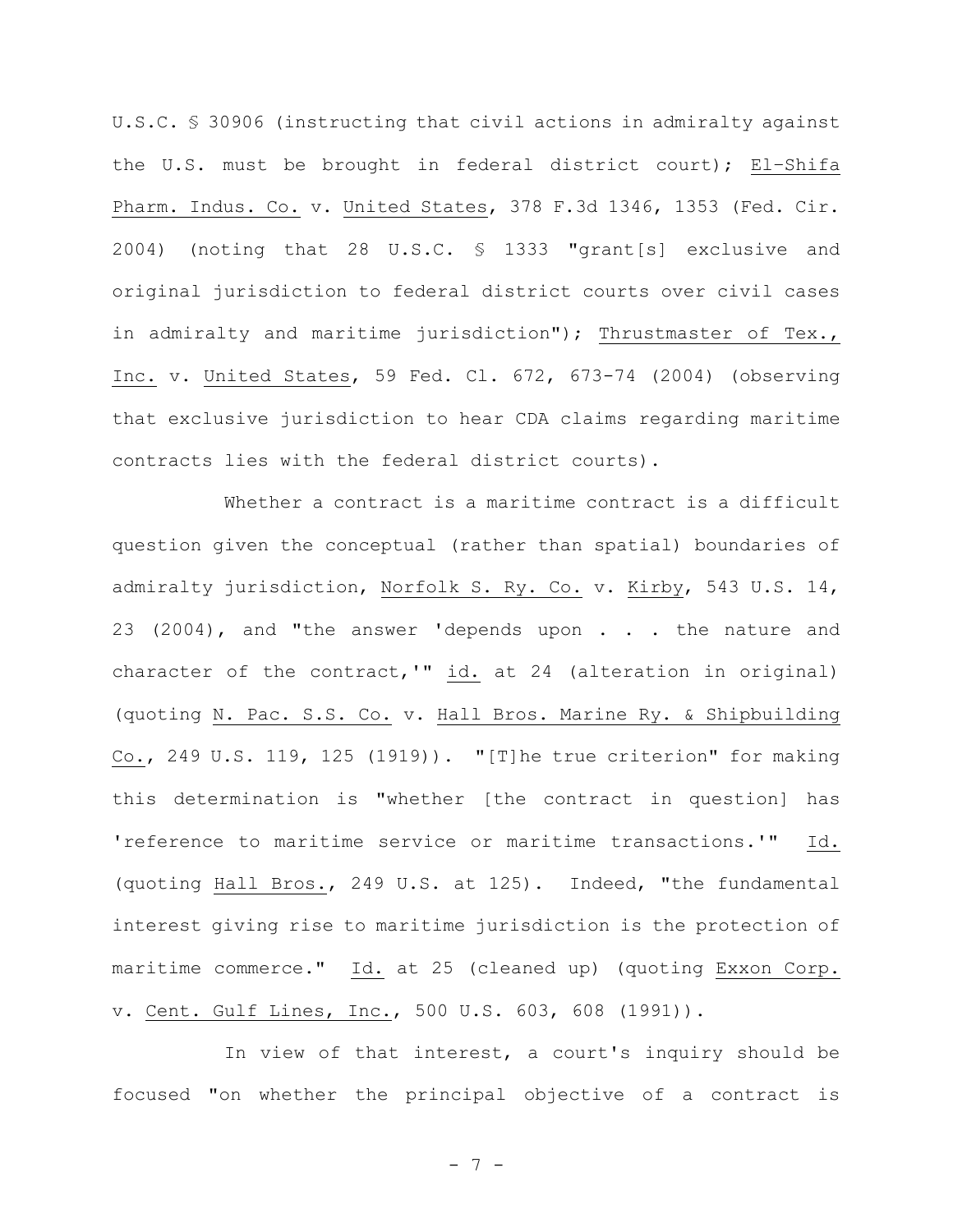maritime commerce." Id.; see also P.R. Ports Auth. v. Umpierre-Solares, 456 F.3d 220, 224 (1st Cir. 2006) (describing this inquiry as one focused on "whether the contract 'relate[s] to the navigation, business or commerce of the sea'" (alteration in original) (quoting Cunningham v. Dir., OWCP, 377 F.3d 98, 109 n.11 (1st Cir. 2004))). Because "[w]hile it may once have seemed natural to think that only contracts embodying commercial obligations between the 'tackles' (i.e., from port to port) have maritime objectives, the shore is now an artificial place to draw a line" -- "[m]aritime commerce has evolved along with the nature of transportation and is often inseparable from some land-based obligations." Kirby, 543 U.S. at 25; cf. id. at 27 ("If a [contract]'s sea components are insubstantial, then the [contract] is not a maritime contract.").

The government's argument against the district court's exercise of jurisdiction over the contract dispute boiled down to a customs/historical practice position: Citing cases dating back to 1857, the government observed that the Court of Federal Claims (and its predecessor, the United States Claims Court) have exercised jurisdiction over government dredging contract disputes since that time. But, as the district court explained, "no court has squarely considered whether a government dredging contract is a maritime contract," and "[t]he Supreme Court, the Federal Circuit, and the Court of Federal Claims have all held that they

- 8 -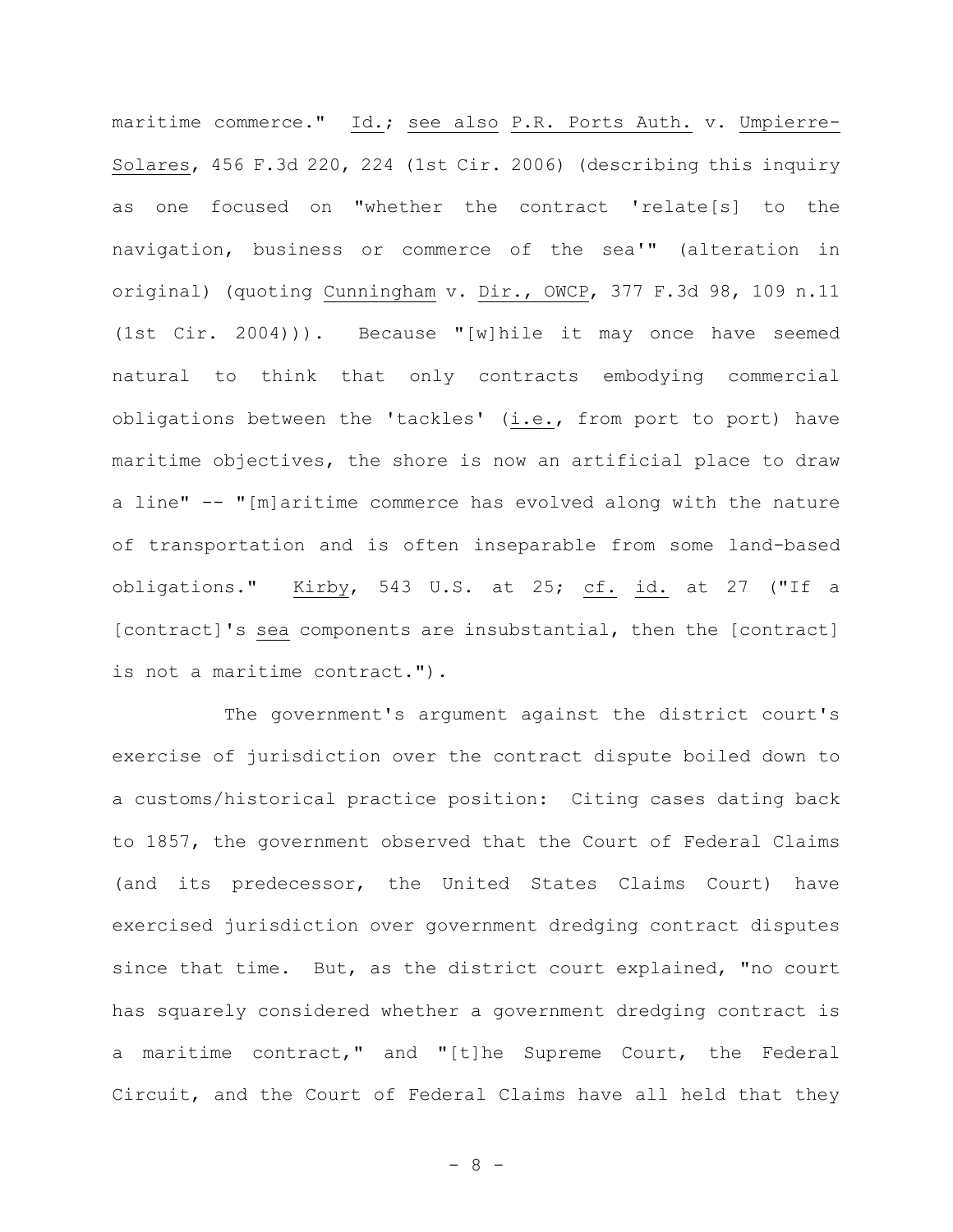are 'not bound by a prior exercise of jurisdiction in a case where it was not questioned and it was passed sub silentio.'" J-Way, 460 F. Supp. 3d at 69 (quoting United States v. L.A. Tucker Truck Lines, Inc., 344 U.S. 33, 38 (1952), and citing Huston v. United States, 956 F.2d 259, 261 (Fed. Cir. 1992); Red River Holdings, LLC v. United States, 87 Fed. Cl. 768, 796 n.33 (2009)). "The Court of Federal Claims' exercise of jurisdiction over government dredging contract disputes has never been analyzed." Id.

And so, plotting a course through these new waters, the district court deployed that "principal objective" analysis the Supreme Court set out in Kirby, 543 U.S. at 25, to determine whether the contract was a maritime contract such that the district court had jurisdiction over the dredging contract dispute before it. Here's how that went.

"The undisputed purpose of the contract was to dredge a navigable waterway and then deposit sand on a beach." J-Way, 460 F. Supp. 3d at 69 (citing the contract's explanation that "[t]he work of this project will consist of the maintenance dredging of shoaled areas within the existing Federal Navigation Channel"). Dredging a navigable waterway is traditionally a maritime activity, and such a dredging contract facilitates maritime commerce, which anchors maritime jurisdiction. Id. at 69-70 (citing Misener Marine Constr., Inc. v. Norfolk Dredging Co., 594 F.3d 832, 837 (11th Cir. 2010) (concluding that a dredging contract

- 9 -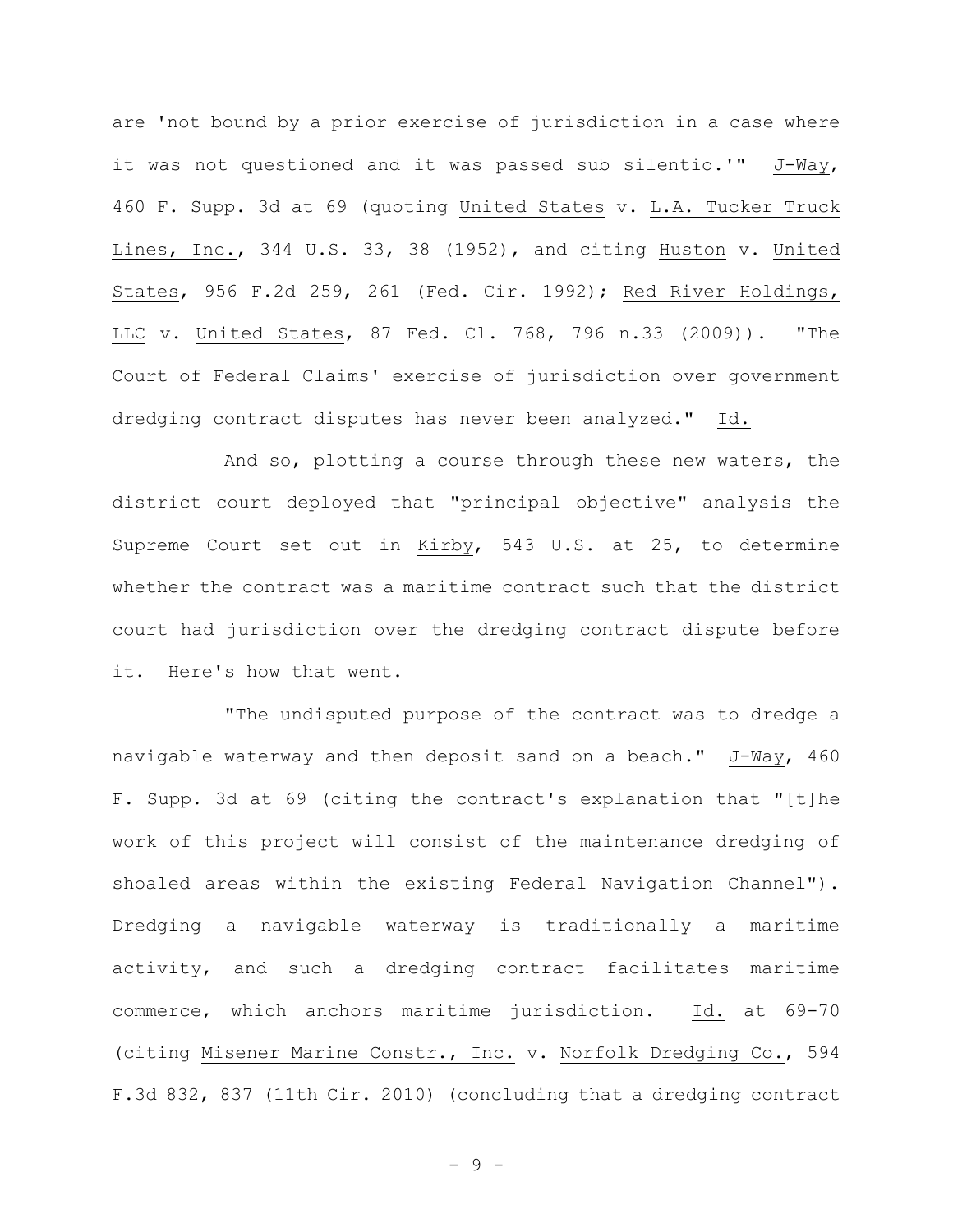was a maritime contract because its "primary objective . . . was dredging a navigable waterway," and that "had a direct effect on maritime services and commerce")); see also Weston/Bean Joint Venture v. United States, 123 Fed. Cl. 341, 375 (2015) (observing that the U.S. Army Corps manual defines "maintenance dredging" as "[t]he cyclic dredging of the same area over a period of time to remove accumulating sediments and to maintain ship and barge traffic" (alteration in original)).<sup>4</sup>

The district court was unpersuaded by the government's argument, based on federal regulations referring to dredging as a type of construction, that the principal objective of this contract was construction, rather than maritime commerce -- indeed, the "regulatory description does not determine the jurisdictional question where, as here, the primary objective of the 'construction' was to assist maritime commerce." J-Way, 460 F.

<sup>4</sup> And Puerto Rico Ports Authority, 456 F.3d at 225, found a maritime contract when parties entered into it for the purpose of securing removal of a sunken boat from San Juan Harbor's navigable waters since its purpose thus was removing an obstruction to maritime navigation and commerce. See id. (comparing D.M. Picton & Co., Inc. v. Eastes, 160 F.2d 189, 192-93 (5th Cir. 1947) (reasoning that "it would be difficult to imagine a contract more completely maritime" than a contract for removal of materials that were "menaces to navigation," and, accordingly, holding that a claim for breach of contract "to remove hazards to navigation" was within admiralty jurisdiction), with R. Maloblocki & Assocs., Inc. v. Metro. Sanitary Dist., 369 F.2d 483, 485 (7th Cir. 1966) (explaining that the purpose of the dredging contract there was flood control and "any effect the project may have had upon navigability was, at best, incidental," so the contract was not maritime in nature (internal quotation marks omitted))).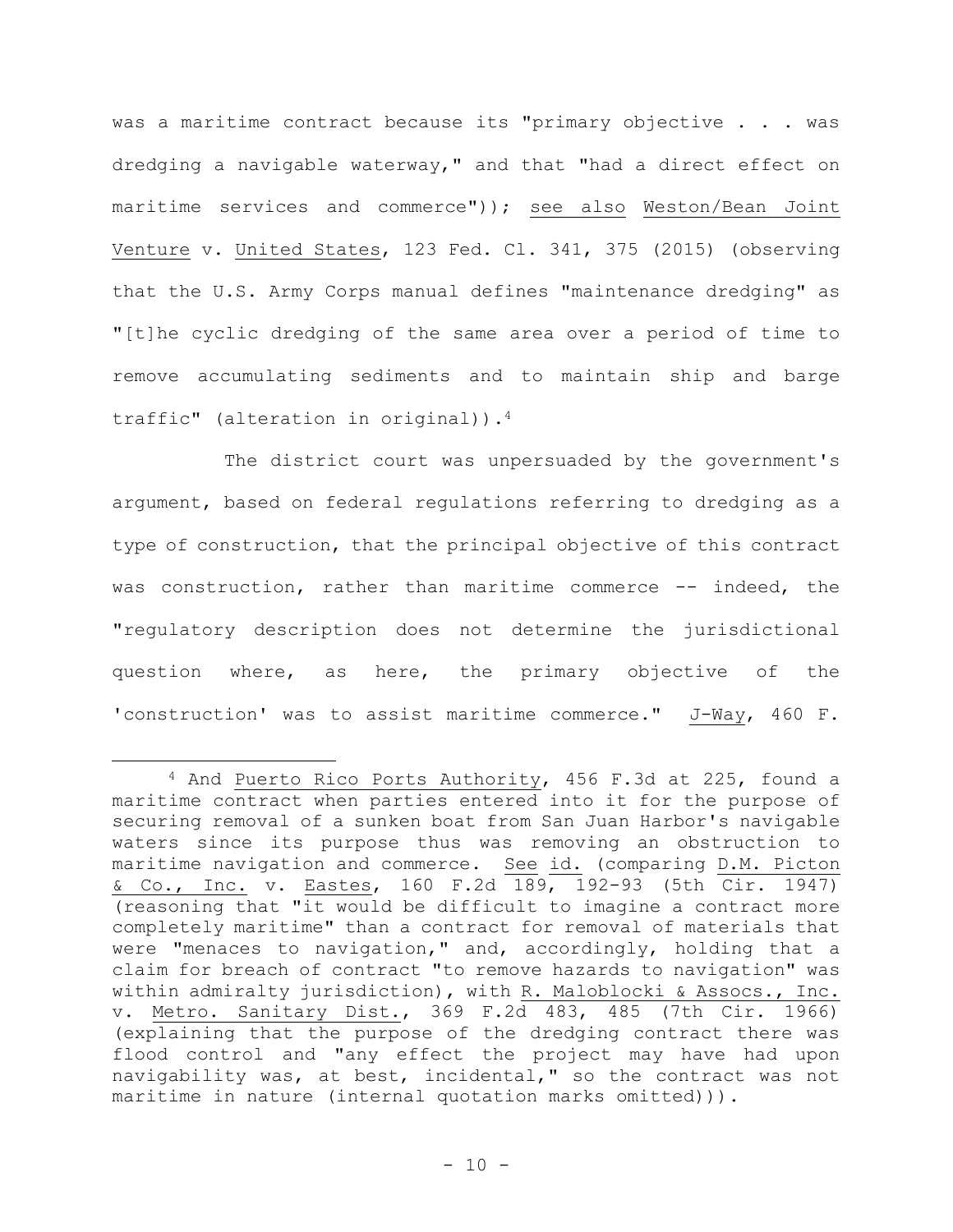Supp. 3d at 70. The district court was similarly unpersuaded by the government's point that substantial portions of the contract's period were meant to be spent on what it viewed as purely nonmaritime things, like grading the beach, mobilizing and demobilizing equipment, constructing a temporary land-borne pipeline, and, in doing these things, using equipment that was not vessel-borne. That's all well and good. But no legal support was offered to explain "why these considerations should outweigh the contract's plain language and compensation scheme." Id. Overall, "the contract provisions demonstrate that the primary purpose of the dredging was to facilitate maritime commerce." Id.

And while it was true that the contract's additional objectives included protecting local wildlife and restoring Lobsterville Beach (where the dredged sediment was to be deposited, recall), the government simply had "not produced any evidence from which th[e c]ourt [could] find that those objectives were the primary purpose of the contract" under Kirby's test. Id. "[T]he plain language of the contract indicates that J-Way was paid based on the amount of sediment dredged," and "[t]he contract provided no separate remuneration for depositing the sediment or grading the beach." Id. (citing Kirby, 543 U.S. at 25 (noting that maritime commerce is "often inseparable from some land-based obligations")); see also Kirby, 543 U.S. at 27 ("[A contract's] character as a maritime contract is not defeated simply because it

 $- 11 -$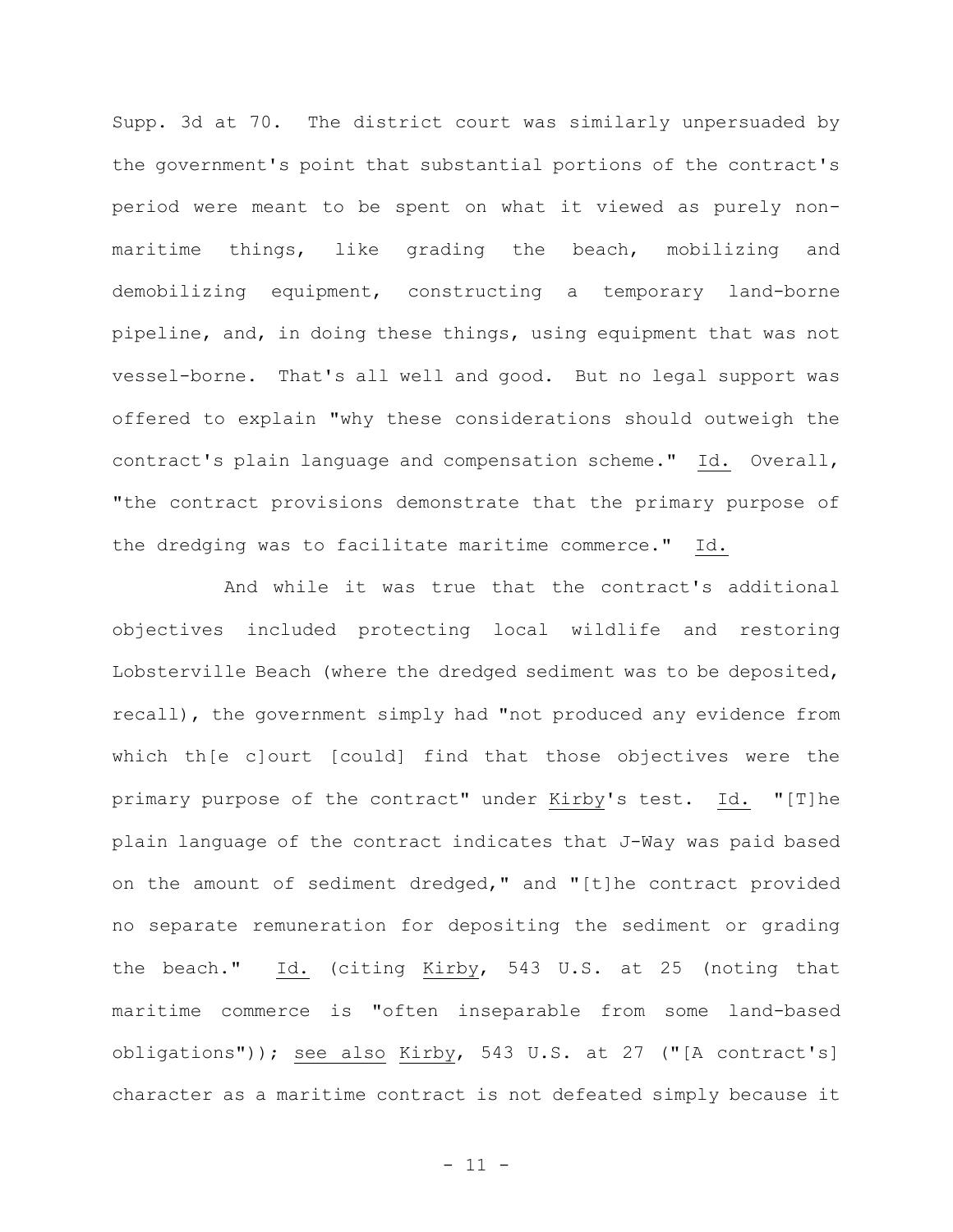also provides for some land carriage."). This was driven home by the government's concession "that less time was allocated to grading the beach than to dredging the sediment." J-Way, 460 F. Supp. 3d at 70.

Therefore, the district court concluded that, with "[s]ubstantial portions of the contract . . . dedicated to improving the navigability of a waterway," "[j]urisdiction over this contract dispute properly lies in the federal district court." Id.

And we agree -- this contract is, as the saying goes, of a "genuinely salty flavor." Kirby, 543 U.S. at 22 (quoting Kossick v. United Fruit Co., 365 U.S. 731, 742 (1961) (Harlan, J.)). Its nature and character sound in maritime services, with the contract aimed at protecting and effectuating maritime commerce via the goal of improving navigability of the waterway. See generally id. at 23-25, 27; P.R. Ports Auth., 456 F.3d at 224. Its principal objective was maritime commerce. See Kirby, 543 U.S. at 25. For all of these reasons, the federal district court had jurisdiction over this maritime contract dispute.

#### **Merits**

Jurisdiction navigated, we turn now to the merits.

The CDA, as regulated by the Federal Acquisition Regulations ("FAR"), which govern contracts with the government, specifies that an appeal of a final default decision must be made

- 12 -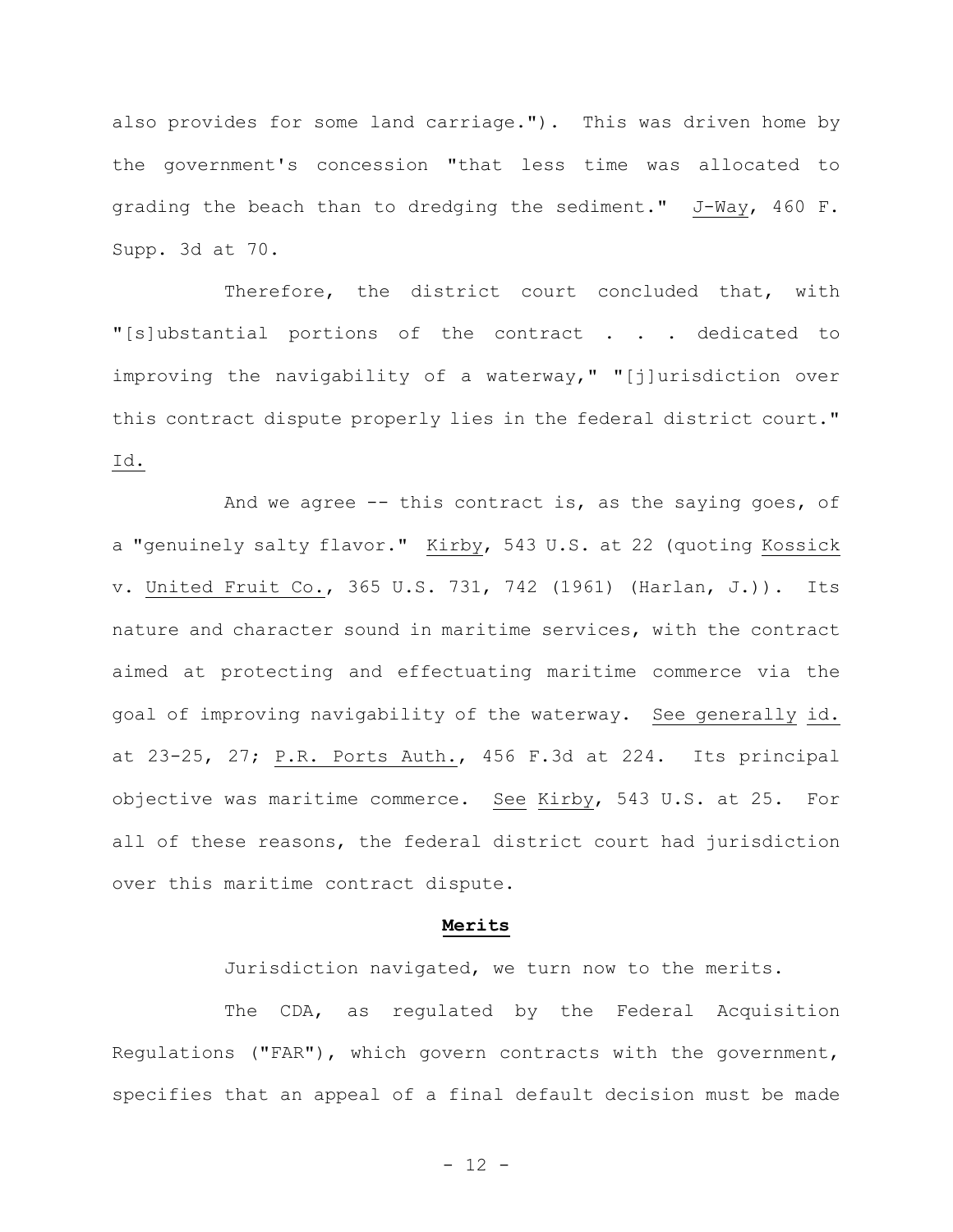to the appropriate agency board within ninety days from the date of its receipt or to the federal court within twelve months from the date of its receipt. See 41 U.S.C. § 7104.<sup>5</sup> J-Way's improper default termination claim wasn't filed within the statutory deadline, and J-Way does not attempt to argue otherwise. Instead, as it argued below, J-Way insists that its claim should not be time-barred because the 2017 termination notice was defective in that it didn't comply with the FAR: It failed to inform J-Way that it was a final decision and referred J-Way only to the contract's disputes clause, which states nothing about the appeals process or J-Way's appellate rights. J-Way argues it detrimentally relied on that fatally flawed notice. What's more, says J-Way, its claim could also be considered timely under the Fulford doctrine, see Fulford Mfg. Co., ASBCA No. 2143, ASBCA No. 2144 (May 20, 1955), since that doctrine extends the time in which a contractor can challenge a default termination if the contractor is assessed reprocurement costs. J-Way's thinking is that, "where

<sup>5</sup> As explained above, the jurisdictional provision of the Suits in Admiralty Act, 46 U.S.C. § 30906, overrides that of the CDA to govern this maritime contract. The Suits in Admiralty Act also provides for a two-year statute of limitations, id. § 30905 -- one year longer than that of the CDA,  $41 \text{ U.S.C. }$  \$ 7104(b)(3). In their briefs on appeal, neither party argues that the longer limitations period should govern this maritime contract or would bear on the issue of notice. And J-Way's suit (filed more than two years after the default termination), see J-Way, 460 F. Supp. 3d at 67, would have been untimely even under a two-year limitations period. We therefore express no view on the question.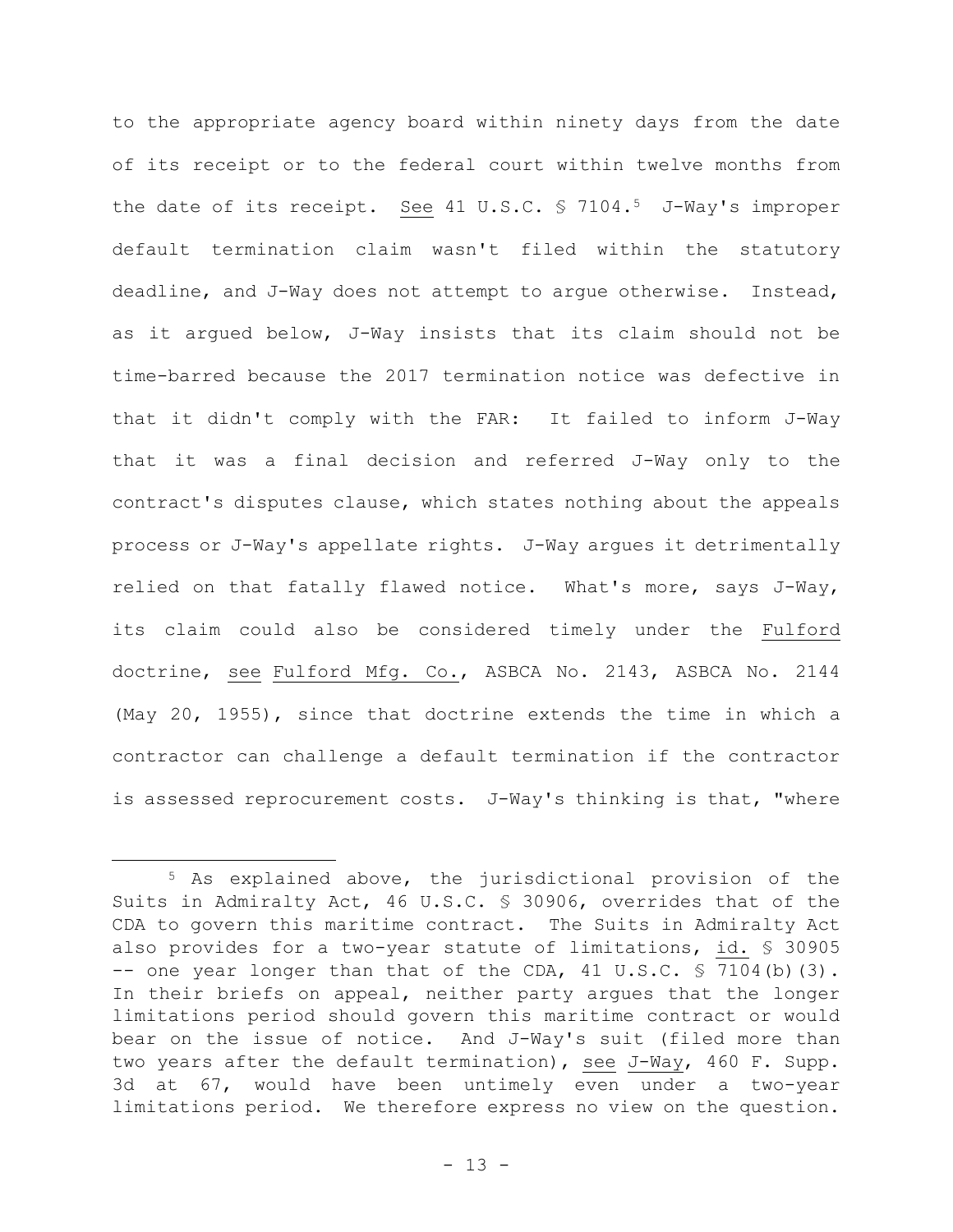a surety pays a replacement contractor and then assesses those reprocurement costs against the defaulted contractor," the Fulford doctrine should be extended to apply to that situation as well. J-Way acknowledges no court has actually done what it's asking us to do on this point, but says "it stands to reason that" the doctrine could apply as J-Way wants. And J-Way tells us its other distinct breach of contract claims also are timely -- they don't arise from the default termination and were filed within six years of USACE's independent breaches of the dredging contract.<sup>6</sup> See 41 U.S.C. § 7103(a)(4)(A) (setting a six-year limitations period for contract claims against the government).

As we said when we kicked off today's opinion, the district court thoughtfully dealt with these issues already, concluding that, under the applicable legal framework, all of J-Way's claims are time-barred, and none of J-Way's above-listed arguments against that conclusion persuade. J-Way, 516 F. Supp. 3d at 89-93. We substantially echo the district court's reasoning on each issue. Specifically:

<sup>6</sup> J-Way also alleged assigned claims on behalf of J-Way's surety, and the district court had to figure out whether the assignment of the surety's claims to J-Way was invalid. It concluded that the surety could not assign its claims to J-Way. J-Way, 516 F. Supp. 3d at 94. Before us, J-Way does not challenge this aspect of the district court's ruling.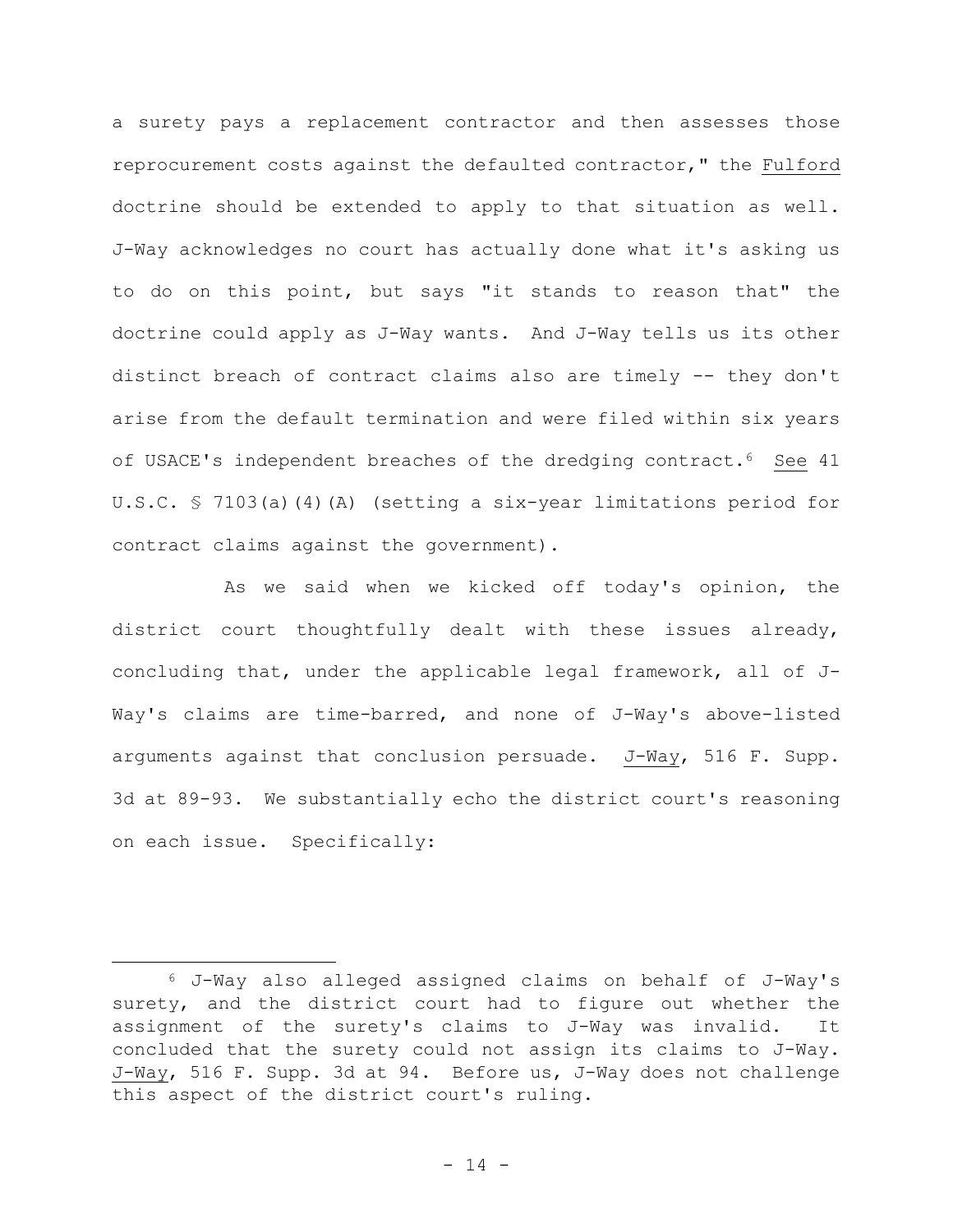• The second termination notice was missing the required regulatory language, yes.7 But it provided J-Way with adequate notice nonetheless. It explained J-Way was in default but could appeal pursuant to the contract's disputes clause  $-$ - and the disputes clause (which consists of  $\S$  52.233-1 of the FAR, as incorporated by reference in the contract) in turn states the contracting officer's decision on a claim is "final unless the Contractor appeals or files a suit as provided in 41 U.S.C. chapter 71" (with § 7104 laying out the ninety-day or twelve-month time limit for appealing). Id. at

This is the final decision of the Contracting Officer. You may appeal this decision to the agency board of contract appeals. If you decide to appeal, you must, within 90 days from the date you receive this decision, mail or otherwise furnish written notice to the agency board of contract appeals and provide a copy to the Contracting Officer from whose decision this appeal is taken. The notice shall indicate that an appeal is intended, reference this decision, and identify the contract by number.

<sup>&</sup>lt;sup>7</sup> The missing regulatory language comes from FAR 33.211(a)(4)(v). Pursuant to 41 U.S.C. § 7103(e), "[t]he contracting officer's decision shall state the reasons for the decision reached and shall inform the contractor of the contractor's rights as provided in this chapter." And the FAR provision instructs that "the contracting officer shall . . . [p]repare a written decision that shall include . . . [p]aragraphs substantially as follows:"

<sup>48</sup> C.F.R. § 33.211(a)(4)(v). It also explains that a contractor can "bring an action directly in the United States Court of Federal Claims (except as provided in 41 U.S.C. [§] 7102(d), regarding Maritime Contracts) within 12 months of the date [the contractor] receive[s] th[e] decision." Id.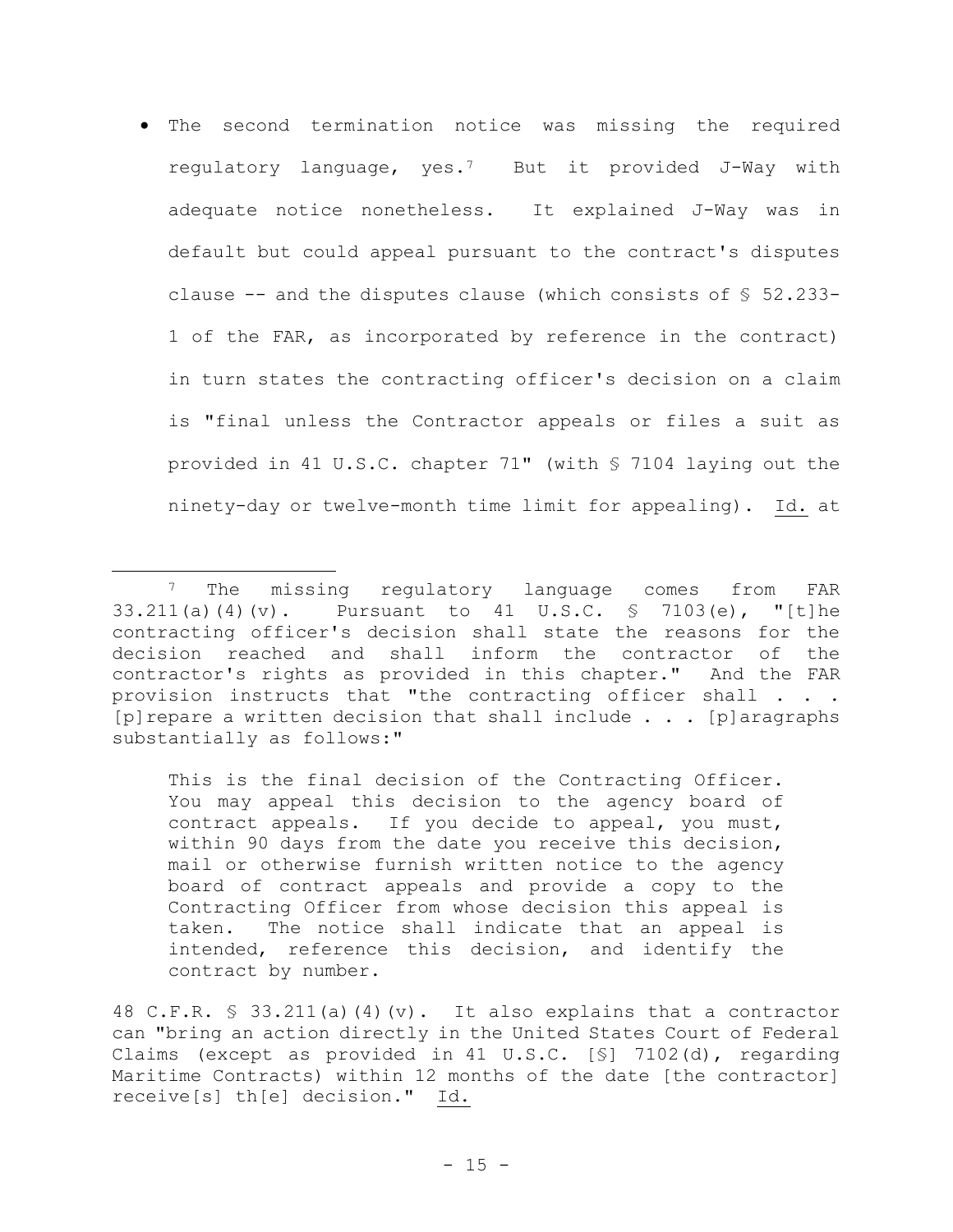90-91; see also RMA Eng'g S.A.R.L. v. United States, 140 Fed. Cl. 191, 216 (2018) (finding that a notice of termination was valid under the CDA where the notice stated that the contractor had the right to appeal under the disputes clause). This means that even though the notice omitted the regulatory language, it was not prejudicially defective because it provided J-Way with adequate notice.

- Because we conclude that the notice was not defective from an adequate-notice standpoint, we need not weigh in on J-Way's argument that it detrimentally relied on a defective notice. (That said, we tend to agree with the district court's explanation that J-Way's asserted detrimental reliance was unreasonable because it failed to allege any facts to "support a reasonable belief that the [g]overnment would reconsider the second Termination for Default." J-Way, 516 F. Supp. 3d at 91.)
- Next, we decline to extend the scope of the Fulford doctrine in the novel way J-Way urges us to. The doctrine "allows a contractor to challenge a [g]overnment assessment for excess reprocurement costs by challenging the underlying termination for default, even if a challenge to the termination for default would otherwise be time-barred." Id. at 92 (citing MES, Inc. v. United States, 104 Fed. Cl. 620, 635 (2012)). The purpose of the doctrine is not to allow contractors to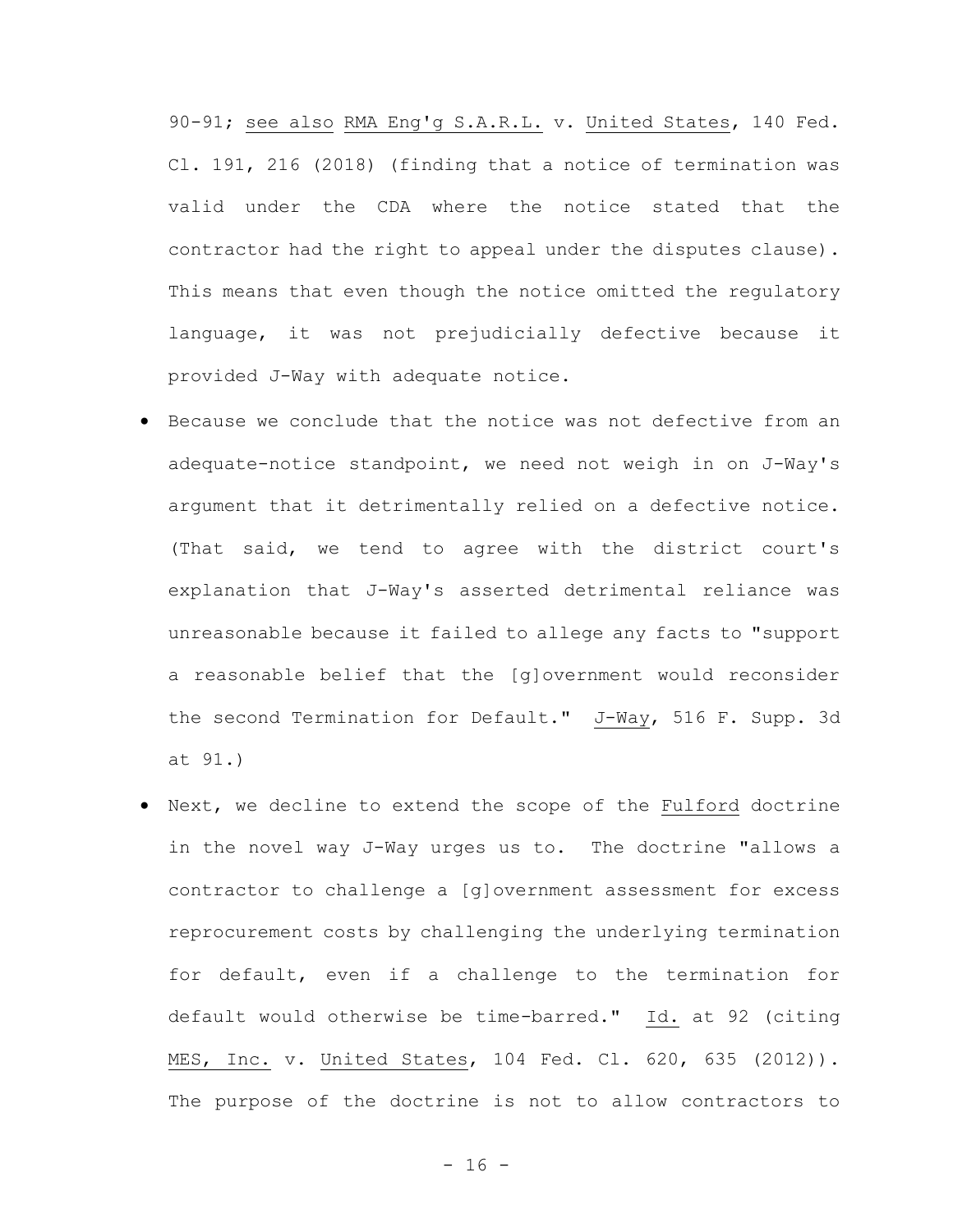bring untimely claims in the circumstances in which J-Way finds itself, i.e., the government has made no claim for reprocurement costs against J-Way. Id. So J-Way cannot lean on Fulford to resuscitate untimely claims that have nothing to do with excess reprocurement costs. 8

• And the district court was right that the breach of contract claims are all based on the same set of facts and seek the same relief as the improper termination claim, amounting to impermissible "back-door challenges" to the decision to issue the second default termination notice. Id. at 93 (citing Mil. Aircraft Parts, ASBCA No. 60139, 16-1 BCA ¶ 36390 (June 3, 2016) (declining to field a breach of contract claim in a similar situation, i.e., when the "affirmative claim sets

<sup>&</sup>lt;sup>8</sup> We take this opportunity to explain a bit more about why we decline to extend Fulford to situations in which the government has made no claim against the contractor in default. Aside from what we've just explained, there are several reasons for our rejection of J-Way's invitation to do so: (1) The contractor will know when demand is placed on its surety; indeed the contractor will in most cases of charged default -- as here -- know that there is a risk of reprocurement costs; (2) Appealing or suing within the statutory period is a readily available safe harbor; (3) The risk of engaging in litigation that turns out to have been unnecessary can be mitigated with a standstill or tolling agreement; and (4) If contractors could wait until the surety actually makes demand on the contractor, there would be no final decision by the government to trigger the appeal clock, and the government would lose the ability to secure repose. In so holding, we doubt that we create a trap for the unwary: J-Way was notified at the time of its termination that the government was making a claim on J-Way's performance bond, and should have anticipated that its surety would seek to recoup any excess costs.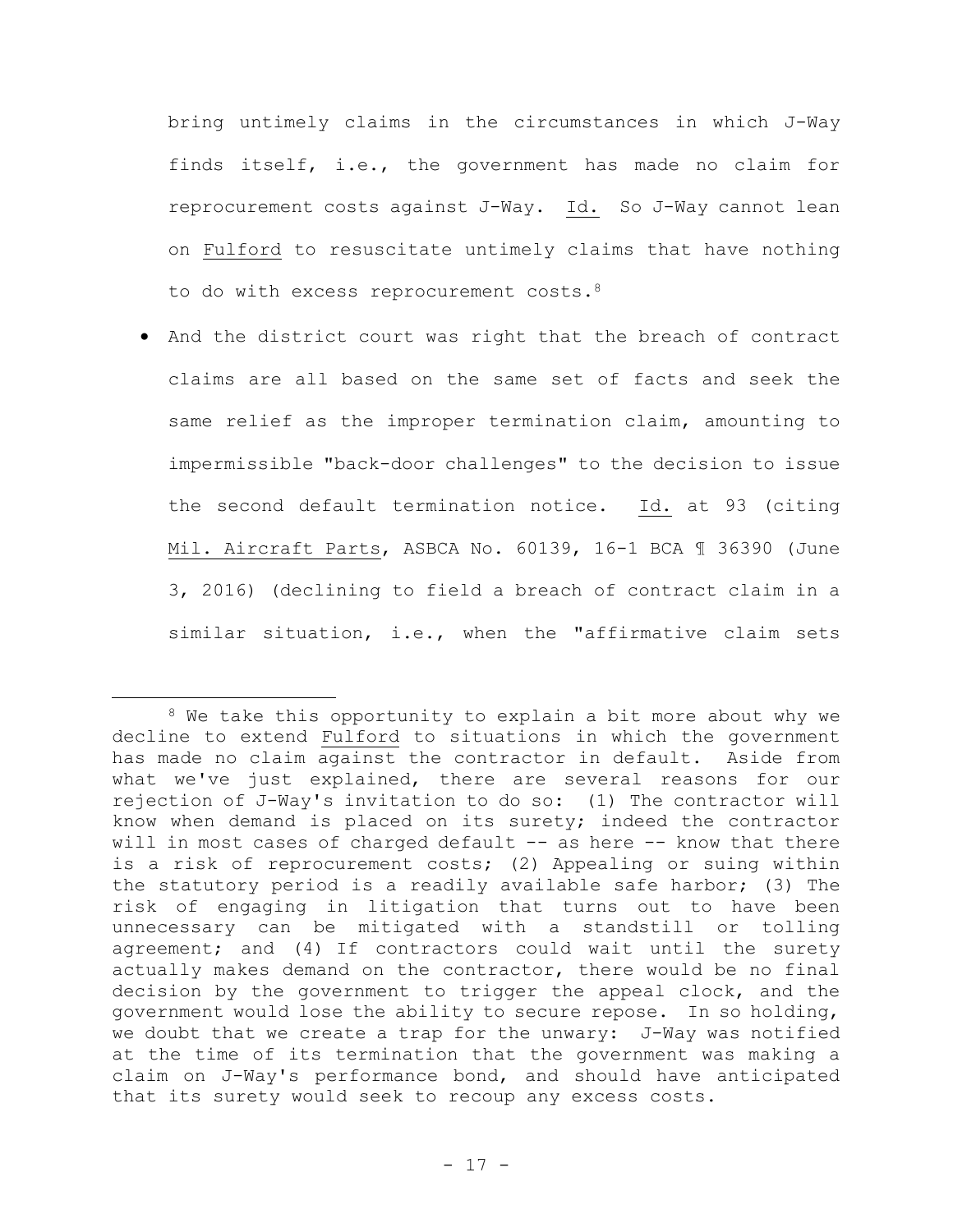forth actions on the part of [the government]  $\ldots$  that may have constituted [contract] breaches," but the breach of contract claim "is based on the same set of facts, circumstances, and actions preceding the default terminations and is inextricably bound up with the issue of the propriety of those terminations" (alterations in original))).

And so we reject J-Way's arguments against the operation of the time bar and decline to breathe new life into the untimely complaint. All we'll add -- though we think it plenty clear on the face of the district court's decision -- is this. The termination notice bespeaks finality over and over, plus, from the adequate-notice standpoint, it provided the relevant regulatory and statutory breadcrumbs a reader could (and should) follow to find the appellate logistics.9 There is nothing unreasonable about expecting a company with the benefit of counsel (like J-Way) to follow the sources from one to the other to obtain the appellate

<sup>&</sup>lt;sup>9</sup> No one says the notice provided the required regulatory language -- the government didn't try to, nor could it. In its brief, the government indicates that the notice provided "was technically defective under the FAR, but it contained the critical information necessary for J-Way to appeal." At oral argument, the government tried to walk that back, stating it was not conceding the notice was defective. In any event, we would have echoed the district court's call for the government to "include the specific language provided in FAR 33.211(a)(4)(v) in future notices," J-Way, 516 F. Supp. 3d at 91 n.9, but, as the government explained at oral argument, it has since done exactly that "as a matter of best agency practice."